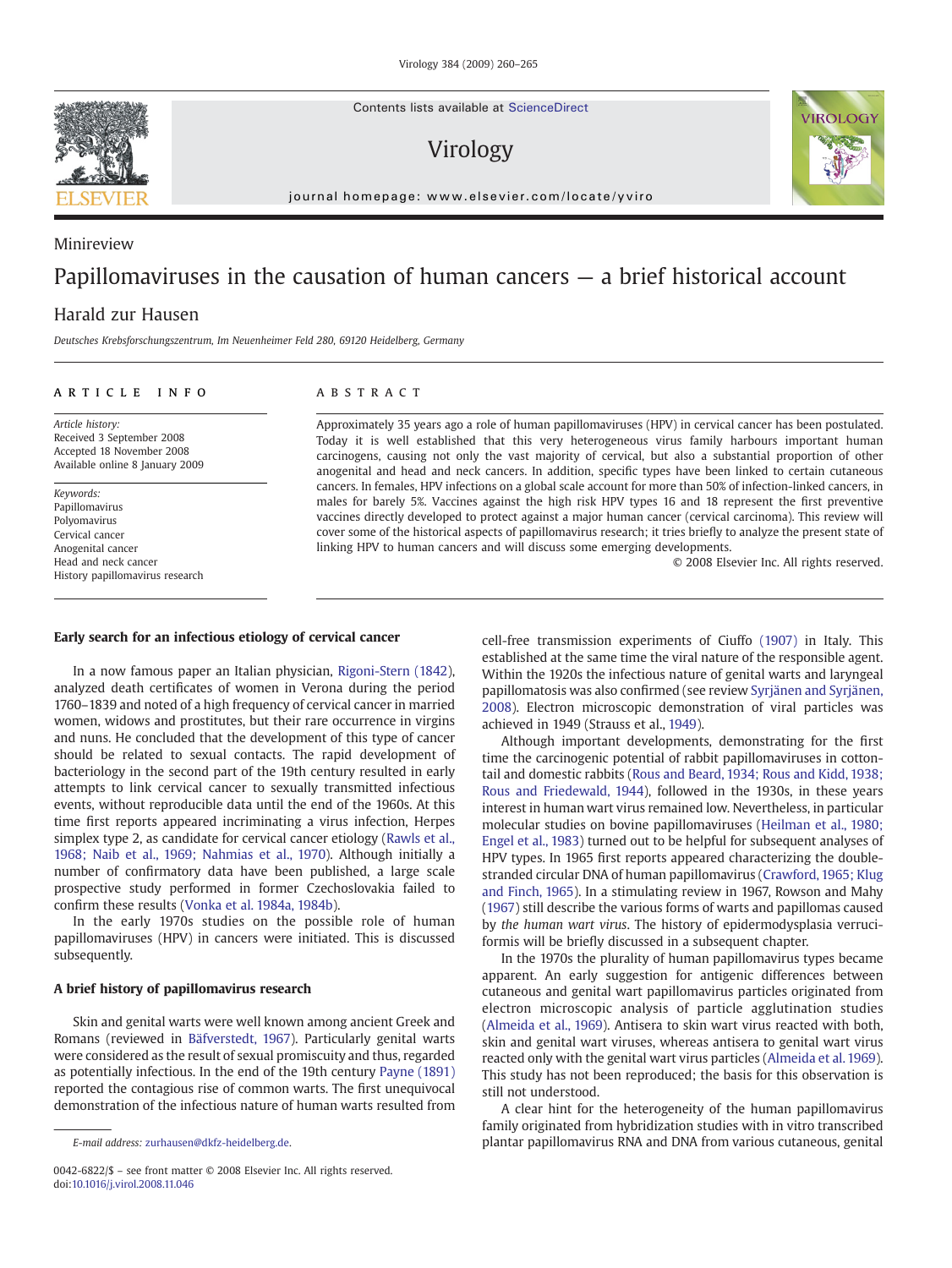warts and cervical cancer biopsies ([zur Hausen et al., 1974a,b\)](#page-5-0). Although in part papillomavirus particle-positive, only a limited number of DNAs from cutaneous warts and none of the DNAs from genital warts reacted with the plantar virus RNA probe. Subsequent studies revealing the intratypic heterogeneity of plantar wart virus preparations [\(Gissmann and zur Hausen, 1976](#page-3-0)) and type-specific endonuclease restriction patterns of various isolates [\(Gissmann et al.,](#page-3-0) [1977; Orth et al., 1977](#page-3-0)) clearly established the plurality of human papillomavirus types.

This review concentrates on the present role of HPV types in human cancers, by stressing some of the historical developments. It is not intended to review a large number of epidemiological or seroepidemiological data, including additional risk factors, obtained mainly during the past two decades.

#### Papillomaviruses and cervical cancer

Experiments trying to establish a relationship between papillomavirus infections and cervical cancer were initiated in 1972. They were based on anecdotal reports in the medical literature of rare malignant conversion of genital warts (condylomata acuminata) into squamous cell carcinomas (reviewed in [zur Hausen, 1977](#page-5-0)), resulting in the hypothesis that cervical cancer may arise from infections with the virus found in condylomata acuminata [\(zur Hausen 1974, 1975, 1976\)](#page-5-0). The speculation appeared to be boosted by negative attempts to demonstrate herpes simplex type 2 DNA in cervical cancer biopsies [\(zur Hausen et al., 1974b\)](#page-5-0). The isolation of novel HPV types from genital warts, HPV 6, [\(Gissmann and zur Hausen, 1980; de Villiers et](#page-3-0) [al., 1981\)](#page-3-0) and laryngeal papillomas, HPV 11, [\(Gissmann et al. 1982a,b\)](#page-3-0) permitted direct approaches to answer this question.

In 1976 ([Meisels and Fortin, 1976](#page-4-0)) and 1977 ([Meisels et al., 1977\)](#page-4-0), Meisels and Fortin postulated that koilocytotic cells found in cervical smears of patients with flat dysplastic lesions represent the cytopathogenic change of a papillomavirus infection. Initially these authors hypothesized that the discovery of such koilocytotic cells permitted a differentiation between the koilocyte-positive "benign" proliferations from koilocyte-negative lesions, assumed to represent "truly premalignant" cells. The demonstration of typical papillomavirus particles within koilocytotic cells by [Della Torre et al. \(1978\)](#page-3-0) and by [Hills and Laverty \(1979\)](#page-4-0) confirmed the HPV-mediated cytopathic effect as proposed by Meisels and Fortin.

In 1982 the first three reports on HPV sequences in human tumors were published. Early in 1982, Gissmann et al. ([1982a,b](#page-3-0)) reported HPV 6 DNA in biopsies from three invasively growing giant condylomata acuminata (Buschke–Löwenstein tumors). This was confirmed in December of the same year by Zachow et al. ([1982](#page-5-0)) in a series of additional Buschke–Löwenstein tumors. The result was not particularly surprising, since these invasively growing but commonly nonmetastasizing tumors originate from typical genital warts. In a third report by [Green et al. \(1982\)](#page-4-0) epidermodysplasia verruciformis HPVrelated bands were demonstrated in some cervical cancer biopsies. According to the cleavage pattern they were likely to represent HPV 10. This type and other epidermodysplasia verruciformis HPV-related viruses have subsequently not been identified in cervical cancer biopsies.

Southern blot hybridizations with HPV 11 DNA permitted the detection of this DNA in one out of 24 cervical carcinoma biopsies [\(Gissmann et al., 1983](#page-3-0)). By using HPV 11 as probe, it was possible to isolate a novel HPV DNA directly from cervical cancer biopsies, subsequently labelled as HPV 16 [\(Dürst et al., 1983\)](#page-3-0). Shortly thereafter, the same group isolated and partially characterized HPV 18 DNA from cervical cancer biopsies as well as from several cervical cancer derived cell lines (among them HeLa cells) ([Boshart et al., 1984\)](#page-3-0). Within the same year it was possible to demonstrate HPV 16 DNA in typical precursor lesions of anogenital cancers, Bowenoid papulosis ([Ikenberg](#page-4-0) [et al., 1983\)](#page-4-0) and 1 year later in cervical intraepithelial neoplasias molecular and epidemiological data within the following years, among others a few major steps deserve mentioning. Early in 1985 the selective transcription of E6 and E7 genes in cervical cancer and specific deletions occurring in the course of integration of viral DNA into host cell DNA were established [\(Schwarz et al., 1985](#page-4-0)). Within the same year this was confirmed by another group [\(Yee et al., 1985](#page-5-0)). The interaction of E6 protein with p53, resulting in degradation of this protein ([Werness et al., 1990](#page-5-0)), and of E7 with pRb, blocking the function of the latter [\(Dyson et al., 1992\)](#page-3-0), were important for the initiation and understanding of intracellular events resulting in immortalization and eventually in a transformed phenotype of the viral genome harbouring cells. Cell transformation by these viral oncogenes was initially shown for rodent cells ([Yasumoto et al., 1986\)](#page-5-0) and shortly thereafter also for human keratinocytes [\(Dürst et al., 1987;](#page-3-0) [Pirisi et al., 1987](#page-3-0)). In addition, induction of tumors in transgenic animals ([Lambert et al., 1993; Arbeit et al., 1993](#page-4-0)) clearly demonstrated the oncogenic potential of these genes. Global epidemiological studies identified HPV 16, 18 and a few others as major risk factors for cervical cancer [\(Muñoz et al., 1992; Bosch et al., 1992\)](#page-4-0). The interruption of intra- and extracellularly triggered pathways as a precondition for malignant conversion [\(zur Hausen and Rösl, 1994; Soto et al., 2000\)](#page-5-0), as well as the essential role of viral oncoprotein expression for the maintenance of the malignant phenotype ([Storey et al., 1991; von](#page-4-0) [Knebel Doeberitz et al., 1992, 1994](#page-4-0)), the serology of HPV infections [\(Stanley et al., 1994; Strickler et al., 1994](#page-4-0)), and the recent development of HPV vaccines have been covered in several reviews (e.g. [zur Hausen,](#page-5-0) [1996; Schiller and Lowy, 2006; Frazer, 2007\)](#page-5-0).

Today it is very well established that infection with specific types of HPV can cause cervical cancer. The intervention with vaccines permits already today the statement that essential precursor lesions of this cancer are efficiently prevented. Although more than 95% of cervical cancer biopsies contain high risk HPV genomes, this figure does not necessarily imply that all of these tumors are caused by these infections. Long-term follow-up studies of vaccinated women, particularly after achieving a broad protection against the majority of high risk HPV types, will provide a better basis for more accurate estimates. Cervical cancer, on the global scale, represents the second most frequent cancer in women. Thus, specific HPV types emerge as one of the most important infectious carcinogens in humans.

#### Papillomaviruses and anogenital cancers

Verrucous carcinomas of the vulva and the penis may occasionally develop in persisting genital warts and frequently do contain HPV 6 or 11 DNA ([Gissmann et al., 1982a,b; Zachow et al., 1982; Boshart and zur](#page-3-0) [Hausen, 1986](#page-3-0)). Soon after the discovery of HPV 16 and 18 in cervical cancer biopsies, the same as well as additional HPV types were also found in other anogenital cancers. Early studies revealed already that Bowenoid papulosis of vulva and penis, as precursor lesions of cancers at external genital sites, were frequently positive for HPV 16 DNA [\(Ikenberg et al 1983](#page-4-0)). It is presently well established that only approximately 50% of vulvar squamous cell carcinomas are HPVpositive, mainly containing HPV 16 DNA ([Madsen et al., 2008\)](#page-4-0). Similarly, only 30–50% of penile carcinomas contain HPV DNA [\(Rubin](#page-4-0) [et al., 2001; Bezerra et al., 2001; Lont et al., 2006\)](#page-4-0). In general, HPVpositive vulva and penile carcinomas seem to have a better prognosis in comparison with the negative tumors ([Lont et al., 2006](#page-4-0)). Since many of the epidemiological risk factors for penile and vulva cancers resemble those established for cervical cancer ([Hildesheim et al., 1997;](#page-4-0) [Dillner et al., 2000; Rubin et al., 2001; Madsen et al., 2008](#page-4-0)), causal events leading to HPV-negative tumors at these sites represent an important open question. Different infectious causes of these cancers remain an interesting speculation.

In contrast to penile and vulva cancers, carcinomas of the vagina are in the range 60–90% HPV positive [\(IARC, 1995; Madsen et al.,](#page-4-0)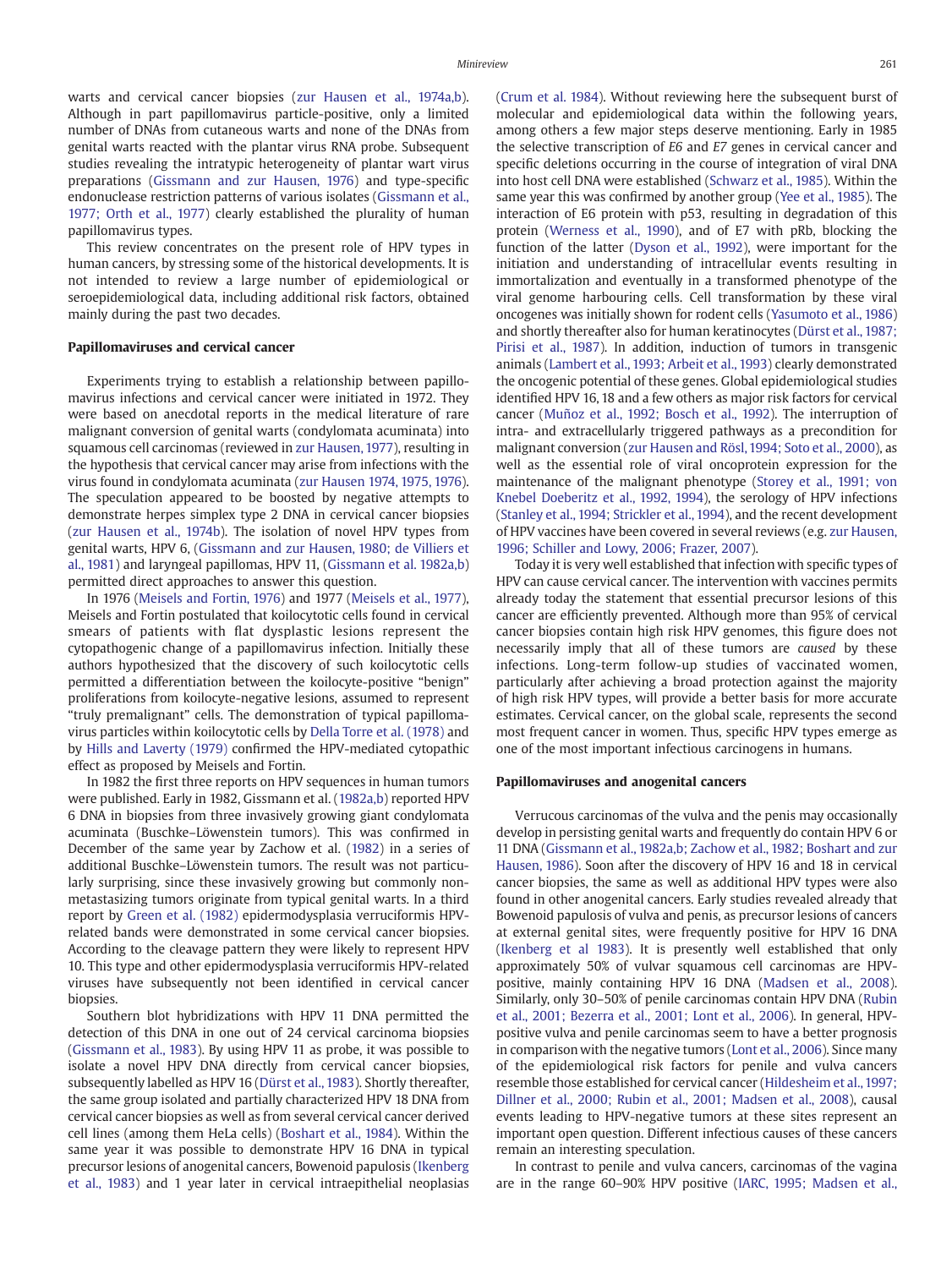[2008](#page-4-0)). The same seems to be true for anal and perianal cancers [\(Frisch](#page-3-0) [et al., 1999](#page-3-0)) The global incidence of anal and perianal cancers is relatively low, ranging between 0.1 to 2.8 cases per 100,000 ([WHOCT,](#page-5-0) [2000](#page-5-0)). Sexual habits, men having sex with men (MSM), lead to a dramatically increased risk to an estimated incidence rate of 35 per 100,000 that may go up to 70 per 100,000 among HIV-seropositive MSM [\(Daling et al., 1987](#page-3-0)). Early demonstration of HPV 16 in anal carcinomas dates back to 1986 [\(Scheurlen et al. 1986; Hill and Coghill,](#page-4-0) [1986](#page-4-0)). In the same year a report described the frequent occurrence of anal intraepithelial dysplastic lesions in homosexual men ([Nash et al.,](#page-4-0) [1986](#page-4-0)).

#### Papillomaviruses and head and neck cancers

A number of early reports discussed the malignant conversion of recurrent laryngeal papillomas into squamous cell carcinomas, dating back in part to the 1940s and 1950s (reviewed in [zur Hausen 1977](#page-5-0)). Interestingly, an early report also claimed a 5–6 fold increased risk of women with cervical cancer for the subsequent development of oral cancer ([Newell et al., 1975\)](#page-4-0). [Syrjänen and colleagues \(1983\)](#page-4-0) reported positive immunoperoxidase staining with anti-HPV serum in oral focal epithelial hyperplasia and oral squamous cell papillomas. The demonstration of papillomavirus antigens in premalignant lesions of the oropharynx provided first hints for a possible role of papillomavirus infections in oral squamous cell carcinomas [\(Syrjänen et al.,](#page-4-0) [1983](#page-4-0)). The first unequivocal reports of specific HPV types in tongue and other oropharyngeal carcinomas appeared in 1985 ([Löning et al.,](#page-4-0) [1085](#page-4-0); [de Villiers et al., 1985\)](#page-3-0). Three of 13 carcinomas tested contained HPV 16 DNA, one was HPV 11 positive, and one contained HPV 27 DNA (initially labelled as variant HPV 2). In subsequent years a large number of studies confirmed these data, although the rate of positivity varied commonly between 25 and 60% [\(Weinberger et al., 2006; Psyrri](#page-5-0) [and DiMaio, 2008; Gillison et al., 2008](#page-5-0)). In a more detailed analysis [Weinberger et al. \(2006\)](#page-5-0) demonstrated that out of 61% of HPV 16 positive oropharyngeal carcinomas 23% revealed a similar expression pattern of p16 as observed in cervical cancers. This raises the question whether some of the other HPV-positive tumors may have originated from the contamination of the tumor tissue with HPV 16 from virusproduction at other non-malignant oropharyngeal sites of the same patient. This point requires further investigations. A conservative estimate of 25–30% of oropharyngeal cancers probably caused by high risk HPVs may be closer to reality.

A few aspects are interesting to note: according to the SEER statistics, in the USA the annual incidence of base-tongue and tonsil cancers among white men and women aged 20–44 years increased between 1973 and 2001 by 2.1 and 3.9%, respectively [\(Shiboski et al.,](#page-4-0) [2005](#page-4-0)). Sexual practices seem to be partially responsible for the acquisition of anogenital HPV infections in the oral cavity ([Schwartz et](#page-4-0) [al., 1998; D'Souza et al., 2007\)](#page-4-0). Patients with anogenital cancers had a 4.3-fold increased risk of tonsillar cancers ([Frisch and Biggar, 1999\)](#page-3-0). In tonsillar cancer a particularly high rate of HPV positivity had been noted, accompanied by E6 and E7 gene expression ([Snijders et al.,](#page-4-0) [1992](#page-4-0)). A better prognosis has been reported for HPV positive in comparison to HPV-negative oral squamous cell carcinomas HPVlinked oropharyngeal cancers, with a 60–80% reduction in risk of death ([Psyrri and DiMaio, 2008\)](#page-4-0).

In summary, approximately on quarter to one third of oropharyngeal cancers are probably caused by anogenital high risk HPV infections.

A low number of verrucous carcinomas of the larynx may develop after prolonged episodes of recurrent papillomatosis ([Abramson et al.,](#page-3-0) [1985; Brandsma et al., 1986\)](#page-3-0), occasionally also within the bronchial tract (reviewed in [zur Hausen 1974\)](#page-5-0). They contain HPV 16, HPV 11 or HPV 6 DNA (reviewed in [Steinberg, 1990\)](#page-4-0). First reports on HPV types in spontaneously arising laryngeal cancers (HPV 16 and HPV 30) appeared in 1986 ([Kahn et al., 1986; Scheurlen et al., 1986](#page-4-0)). It seems today that the vast majority of laryngeal carcinomas are negative for established HPV types and that the percentage of positive cancers at this site does not exceed 5%.

#### Papillomaviruses and skin cancers

Although not recognized at that time, the history of papillomavirus infections and cancer of the skin dates back to the year 1922, when Lewandowsky and Lutz [\(1922\)](#page-4-0) described a rare hereditary condition, epidermodysplasia verruciformis. Particularly at light-exposed sites, large areas of the skin are covered by flat papillomatous lesions, some of which may convert into squamous cell carcinomas after one or two decades of persistence. Within the 1960s typical papillomavirus particles have been detected electron microscopically within the papillomatous lesions, but not in malignant tissue [\(Ruiter and Van](#page-4-0) [Mullem, 1970; Yabe et al., 1969\)](#page-4-0). Even prior to their demonstration, the infectious nature of these lesions was shown in auto- and heteroinoculation experiments, where cell-free extracts resulted in the induction of flat warts ([Lutz, 1946; Jablonska and Millewski, 1957;](#page-4-0) [Jablonska and Formas, 1959](#page-4-0)).

In 1978, Orth et al. ([1978](#page-4-0)) reported the presence of specific HPV types in malignant lesions of epidermodysplasia patients HPV 5 and to a lesser extent a related virus, HPV 8, and HPVs 12, 14, 17, or 20 are found in malignant lesions (reviewed in [Orth, 1986\)](#page-4-0). Experimental data support a role of these viruses in the conversion of skin cells towards malignant growth. This is in particular supported by the development of skin tumors in mice transgenic for early genes of HPV 8 [\(Schaper et al., 2005](#page-4-0)) and HPV 20 ([Michel et al., 2006\)](#page-4-0). Relatively little is known on transcription and expression of viral early genes within human malignant lesions. No cell cultures have yet been established from Epidermodysplasia verruciformis (EV) lesions. EV represents a rare, autosomal recessive dermatosis, commonly accompanied by inactivating mutations in the related EVER1/TMC6 and EVER2/TMC8 genes (reviewed in [Orth, 2008](#page-4-0)). Thus, in spite of the regular presence of specific HPV types in the malignant lesions of EV patients and a larger number of experimental data on HPV 5, 8 and 20 gene functions, too few studies exist analyzing directly the malignant tumors. The interaction of these viruses with UV light, studied for HPV 20 [\(Ruhland and de Villiers, 2001](#page-4-0)) should require further attention.

Warts and squamous cell carcinomas (SSC) of the skin arise as a frequent complication in organ transplant recipients (reviewed in [Bouwes Bavinck et al., 2001\)](#page-3-0). Although studied for more than 2 decades, the role of HPV types in SSC induction remains unclear. This is in part due to the diverse group of HPV types found in these lesions, but also in normal skin, and the presence of multiple types within the same biopsy and or skin abrasion. An initial report described the presence of HPV 5 DNA in skin cancers of an immunosuppressed renal allograft recipient ([Lutzner et al., 1983](#page-4-0)), followed by two reports in 1994 of a high rate of HPV positivity (40– 56%) in SSCs of immunosuppressed patients ([Stark et al., 1994;](#page-4-0) [Shamanin et al., 1994\)](#page-4-0). In the following years the plurality of HPV types in these cancers was confirmed, the low copy number of far less than 1 genome copy per tumor cell and the high rate of positive data from normal skin materials and plucked hair render an interpretation of these data difficult. A possible indirect function of the infecting HPV types in skin carcinogenesis may originate from observations demonstrating the inhibition of apoptosis by E6 of some cutaneous HPV types [\(Jackson et al., 2000](#page-4-0)) and the degradation of E6 of HPV 20 by p53 ([Fei and de Villiers, 2008\)](#page-3-0). The latter observation contrasts data obtained for high risk anogenital HPVs and could provide a reasonable explanation for syncarcinogenic effects of HPV infections and sunlight exposure. p53 mutations induced by the UV part of sunlight (see review [de Gruijl and Rebel, 2008\)](#page-3-0) would permit an unimpaired expression of viral oncoproteins. This, however, requires further investigations.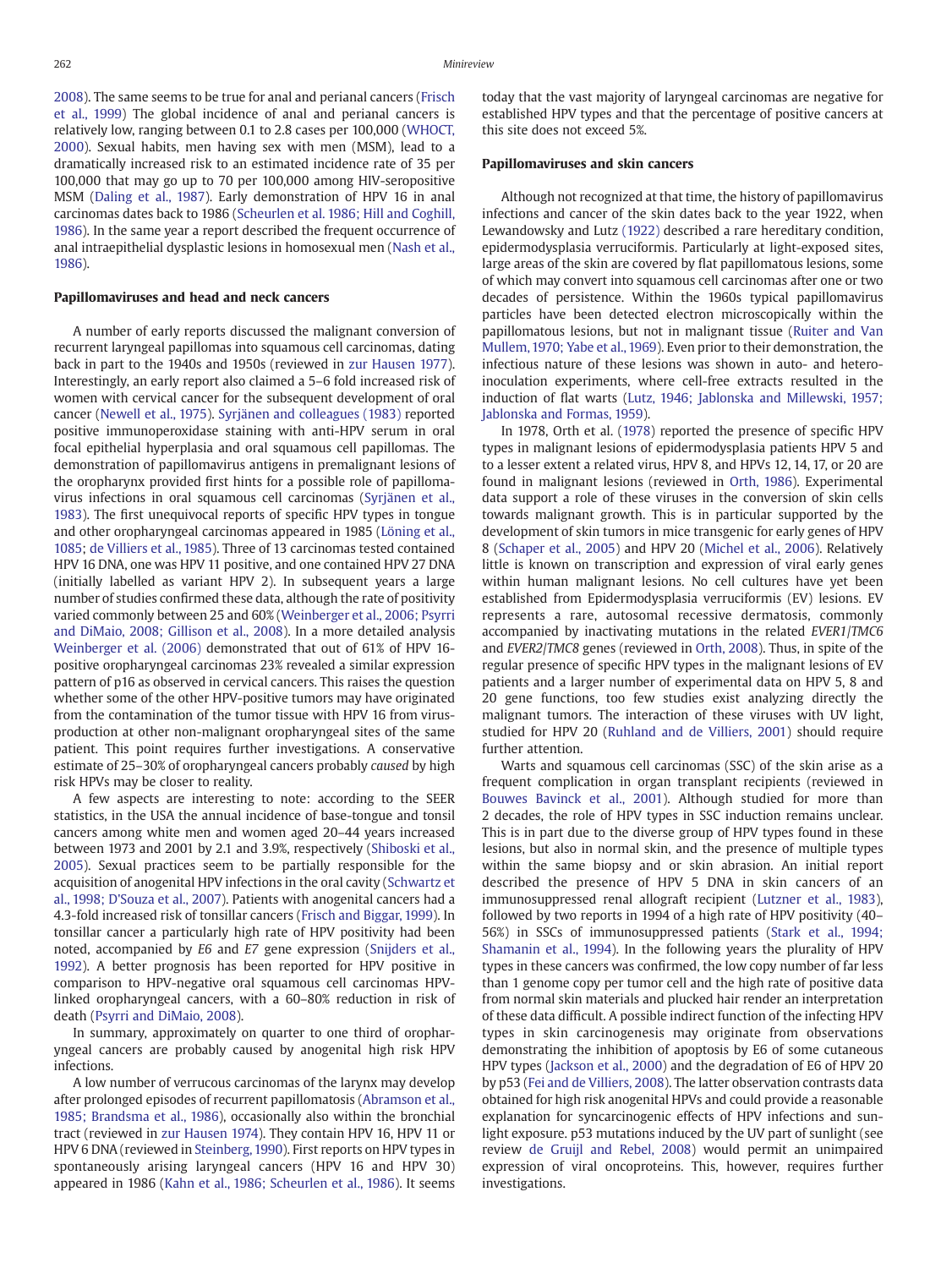#### <span id="page-3-0"></span>Other cancers linked to papillomavirus infections

A number of individual reports claim mainly the presence of anogenital human papillomavirus types in cancers of the esophagus, prostate, bladder, breast, lung and other organ sites (see review IARC, Human Papillomaviruses, Volume 90, 2008). With the exception of nail bed cancers, none of these reports demonstrated a consistent association of these viruses with cancer of the respective sites. Although it is likely that high risk HPV types may occasionally cause cancers in atypical locations, the inconsistency of these reports does not warrant an intensive discussion in this review.

It should be noted, however, that most present searches for novel HPV rest on the use of established consensus primers in polymerase chain reactions, permitting to some degree the detection of only partially homologous sequences. Theoretically, HPV types not discovered by these primers and very distantly related to known type of this virus group would in all likelihood escape detection. An interesting example of a very novel virus type, apparently representing a kind of chimera between late papillomavirus sequences and an early region organization of a typical polyoma-type virus has recently isolated from skin lesions of an Australian marsupial, the bandicoot [\(Woolford et al., 2007; Bennett et al., 2008\)](#page-5-0). Its sequence relationship to known members of either of the two virus families is low and would not permit their discovery by using consensus primers presently developed for known HPV or polyoma-type viruses. The identification of such agents would be particularly difficult if they originate from another species, are for instance replication-defective in human cells, but still could express early functions that in a specifically "conditioned" cell may lead to malignant transformation [\(zur Hausen, 2008\)](#page-5-0).

The recent isolation of a novel polyoma-type virus from Merkel cell carcinomas (Feng et al., 2008) in the future may draw more attention to this structurally related virus family. There are still a large number of skin cancers, vulva and penile cancers negative for identified HPV types. The incidence of all of these cancers is substantially increased under long-term immunosuppression [\(Vajdic et al., 2006](#page-4-0)) which may hint to a possible infectious etiology of these lesions.

#### **Conclusions**

Although the history of papillomavirus research reaches far back to the beginning of the last century, only advances made in the 1970s permitted an analysis of the plurality of HPV types and the establishment of a role of specific types in cervical cancer. Additional evidence today stresses a role of the same types in anal cancer, in up to 50% of other anogenital cancers, and in 25 to 30% of head and neck cancers. The role of HPV in squamous cell carcinomas of the skin is less well established, even though a rare hereditary condition with malignant conversion of papillomatous lesions at sun-exposed sites, epidermodysplasia verruciformis, has been linked to infections with additional HPV types. Thus, members of the papillomavirus family turn out to be particularly important human carcinogens.

#### References

- Abramson, A.L., Brandsma, J., Steinberg, B., Winkler, B., 1985. Verrucous carcinoma of the larynx. Possible human papillomavirus etiology. Arch. Otolaryngol. 111, 709–715.
- Almeida, J.D., Oriel, J.D., Stannard, L.M., 1969. Characterization of the virus found in human genital warts. Microbios 3, 225–232.
- Arbeit, J.M., Münger, K., Howley, P.M., Hanahan, D., 1993. Neuroepithelial carcinomas in mice transgenic with human papillomavirus type 16 E6/E7 ORFs. Am. J. Pathol. 142, 1187–1197.
- Bäfverstedt, B., 1967. Condylomata acuminata past and present. Acta Derm.-Venereol. 47, 376–381.
- Bennett, M.D., Woolford, L., Stevens, H., Van Ranst, M., Oldfield, T., Slaven, M., O'Hara, A.J., Warren, K.S., Nicholls, P.K., 2008. Genomic characterization of a novel virus

found in papillomatous lesions from a southern brown bandicoot (Isoodon obesulus) in Western Australia. Virology 376, 173–182.

- Bezerra, A.L., Lopes, A., Santiago, G.H., Ribeiro, K.C., Latorre, M.R., Villa, L.L., 2001. Human papillomavirus as a prognostic factor in carcinoma of the penis: analysis of 82 patients treated with amputation and bilateral lymphadenectomy. Cancer 91, 2315–2321.
- Bosch, F.X., Muñoz, N., de Sanjose, S., Izarzugaza, J., Gili, M., Viladiu, P., Tormo, M.J., Moreo, P., Ascunce, N., Gonzalez, L.C., et al., 1992. Risk factors for cervical cancer in Colombia and Spain. Int. J. Cancer. 52, 750–758.
- Boshart, M., zur Hausen, H., 1986. Human papillomaviruses (HPV) in Buschke– Loewenstein tumors: physical state and identification of a tandem duplication in the non-coding region of a HPV 6-subtype. J. Virol. 58, 963–966.
- Boshart, M., Gissmann, L., Ikenberg, H., Kleinheinz, A., Scheurlen, W., zur Hausen, H., 1984. A new type of papillomavirus DNA, its presence in genital cancer and in cell lines derived from genital cancer. EMBO J. 3, 1151-1157.
- Bouwes Bavinck, J.N., Feltkamp, M., Struijk, L., ter Schegget, J., 2001. Human papillomavirus infection and skin cancer risk in organ transplant recipients. J. Investig. Dermatol. Symp. Proc. 6, 207–211.
- Brandsma, J.L., Steinberg, B.M., Abramson, A.L., Winkler, B., 1986. Presence of human papillomavirus type 16 related sequences in verrucous carcinoma of the larynx. Cancer Res. 46, 2185–2188.
- Ciuffo, G. 1907. Innesto positive con filtrato di verruca volgare. Giornale Ital. Mal. Ven. Pelle 48: 12–17.
- Crum, C.P., Ikenberg, H., Richart, R.M., Gissmann, L., 1984. Human papillomavirus type 16 and early cervical neoplasia. N. Engl. J. Med. 310, 880–883.
- Crawford, L.V., 1965. A study of human papilloma virus DNA. J. Mol. Biol. 8, 489–495.
- Daling, J.R., Weiss, N.S., Hislop, T.G., Maden, C., Coates, R.J., Sherman, K.J., Ashley, R.L., Beagrie, M., Ryan, J.A., Corey, L., 1987. Sexual practices, sexually transmitted diseases, and the incidence of anal cancer. N. Engl. J. Med. 317, 973–977.
- Della Torre, G., Pilotti, S., de Palo, G., Rilke, F., 1978. Viral particles in cervical condylomatous lesions. Tumori 64, 549–553.
- D'Souza, G., Kreimer, A.R., Viscidi, R., Pawlita, M., Fakhry, C., Koch, W.M., Westra, W.H., Gillison, M.L., 2007. Case-control study of human papillomavirus and oropharyngeal cancer. N. Engl. J. Med. 356, 1944–1956.
- de Gruijl, F.R., Rebel, H., 2008. Early events in UV carcinogenesis–DNA damage, target cells and mutant p53 foci. Photochem. Photobiol. 84, 382–387.
- de Villiers, E.-M., Gissmann, L., zur Hausen, H., 1981. Molecular cloning of viral DNA from human genital warts. J. Virol. 40, 932–935.
- de Villiers, E.-M., Weidauer, H., Otto, H., zur Hausen, H., 1985. Papillomavirus DNA in human tongue carcinomas. Int. J. Cancer 36, 575–578.
- Dillner, J., Meijer, C.J., von Krogh, G., Horenblas, S., 2000. Epidemiology of human papillomavirus infection. Scand. J. Urol. Nephrol. (Suppl.) 205, 194–200.
- Dürst, M., Gissmann, L., Ikenberg, H., zur Hausen, H., 1983. A papillomavirus DNA from a cervical carcinoma and its prevalence in cancer biopsy samples from different geographic regions. Proc. Natl. Acad. Sci. U. S. A. 80, 3812–3815.
- Dürst, M., Dzarlieva-Petrusevska, R.T., Boukamp, P., Fusenig, N.E., Gissmann, L., 1987. Molecular and cytogenetic analysis of immortalized human primary keratinocytes obtained after transfection with human papillomavirus type 16 DNA. Oncogene 1, 251–256.
- Dyson, N., Guida, P., Münger, K., Harlow, E., 1992. Homologous sequences in adenovirus E1A and human papillomavirus E7 proteins mediate interaction with the same set of cellular proteins. J. Virol. 66, 6893–6902.
- Engel, L.W., Heilman, C.A., Howley, P.M., 1983. Transcriptional organization of bovine papillomavirus type 1. J. Virol. 47, 516–528.
- Fei, J.W., de Villiers, E.-M., 2008. Degradation of HPV20E6 by p53: delta Np63 alpha and mutant p53R248W protect the wild type p53 mediated caspase-degradation. Int. J. Cancer 123, 108–116.
- Feng, H., Shuda, M., Chang, Y., Moore, P.S., 2008. Clonal integration of a polyomavirus in human Merkel cell carcinoma. Science 319, 1096–1100.
- Frazer, I., 2007. Correlating immunity with protection for HPV infection. Int. J. Infect. Dis. (Suppl 2), S10–S16.
- Frisch, M., Biggar, R.J., 1999. Aetiological parallel between tonsillar and anogenital squamous-cell carcinomas. Lancet 354, 1442–1443.
- Frisch, M., Fenger, C., van den Brule, A.J., Sørensen, P., Meijer, C.J., Walboomers, J.M., Adami, H.O., Melbye, M., Glimelius, B., 1999. Variants of squamous cell carcinoma of the anal canal and perianal skin and their relation to human papillomaviruses. Cancer Res. 59, 753–757.
- Gillison,M.L., D'Souza, G.,Westra,W., Sugar, E., Xiao,W., Begum, S., Viscidi, R., 2008. Distinct risk factor profiles for human papillmavirus type 16-positive and human papillomavirus type 16-negative head and neck cancers. J. Natl. Cancer Inst. 100, 407–420.
- Gissmann, L., zur Hausen, H., 1976. Human papilloma virus DNA: physical mapping and genetic heterogeneity. Proc. Natl. Acad. Sci. U. S. A. 73, 1310–1313.
- Gissmann, L., Pfister, H., zur Hausen, H., 1977. Human papilloma viruses (HPV): characterization of four different isolates. Virology 76, 569–580.
- Gissmann, L., zur Hausen, H., 1980. Partial characterization of viral DNA from human genital warts (condylomata acuminata). Int. J. Cancer 25, 605–609.
- Gissmann, L., Diehl, V., Schultz-Coulon, H., zur Hausen, H., 1982a. Molecular cloning and characterization of human papilloma virus DNA derived from a laryngeal papilloma. J. Virol. 44, 393–400.
- Gissmann, L., de Villiers, E.-M., zur Hausen, H., 1982b. Analysis of human genital warts (condylomata acuminata) and other genital tumors for human papillomavirus type 6 DNA. Int. J. Cancer 29, 143–146.
- Gissmann, L., Wolnik, L., Ikenberg, H., Koldovsky, U., Schnürch, H.G., zur Hausen, H., 1983. Human papillomavirus type 6 and 11 sequences in genital and laryngeal papillomas and in some cervical cancers. Proc. Nat. Acad. Sci. U. S. A. 80, 560–563.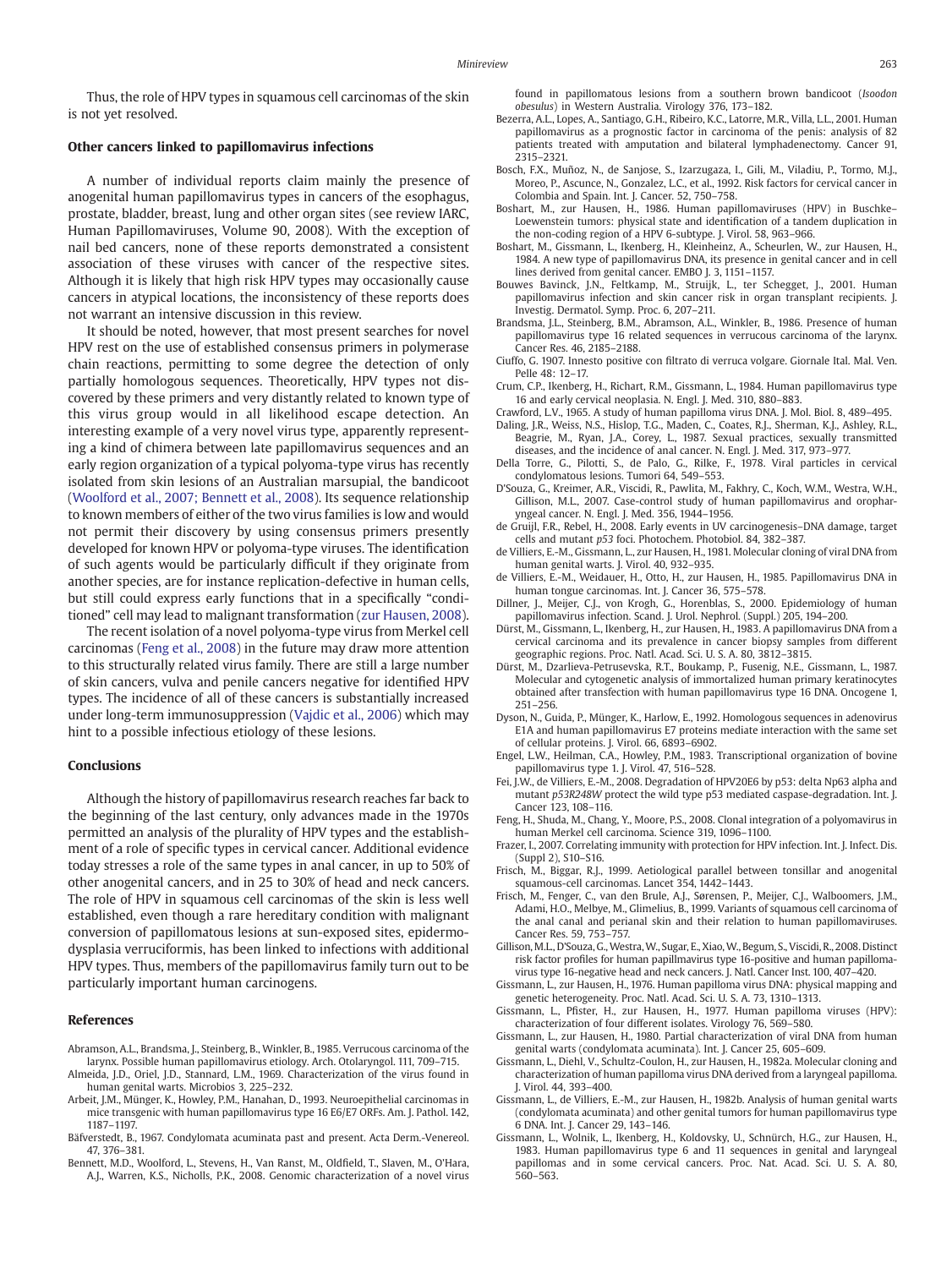- <span id="page-4-0"></span>Green, M., Brackmann, K.H., Sanders, P.R., Loewenstein, P.M., Freel, J.H., Eisinger, M., 1982. Isolation of a human papillomavirus from a patient with epidermodysplasia verruciformis: presence of related viral genomes in human urogenital tumors. Proc. Natl. Acad. Sci. U. S. A. 79, 4437–4441.
- Heilman, C.A., Law, M.F., Israel, M.A., Howley, P.M., 1980. Cloning of human papilloma virus genomic DNAs and analysis of homologous polynucleotide sequences. J. Virol. 36, 395–407.
- Hildesheim, A., Han, C.L., Brinton, L.A., Kurman, R.J., Schiller, J.T., 1997. Human papillomavirus type 16 and risk of preinvasive and invasive vulvar cancer: results from a seroepidemiological case-control study. Cancer Epidemiol. Biomark. Prev. 6, 807–813.
- Hill, S.A., Coghill, S.B., 1986. Human papillomavirus in squamous carcinoma of anus. Lancet 2 (8519), 1333.
- Hills, E., Laverty, C.R., 1979. Electron microscope detection of papilloma virus particles in routine cervical smear. Acta Cytol. 23, 53–56.
- Ikenberg, H., Gissmann, L., Gross, G., Grussendorf-Conen, E.-I., zur Hausen, H., 1983. Human papillomavirus type 16 related DNA in genital Bowen's disease and in Bowenoid papulosis. Int. J. Cancer 32, 563–564.
- International Agency for Research on Cancer (IARC), 1995. Monographs on the Evaluation of Carcinogenic Risks to Humans. Human Papillomaviruses. Vol. 64. Lyon, France.
- Jablonska, S., Millewski, B., 1957. Zur Kenntnis der Epidermodysplasia verruciformis Lewandowsky–Lutz. Dermatologica 115, 1–22.
- Jablonska, S., Formas, I., 1959. Weitere positive Ergebnisse mit Auto- und Heteroinokulation bei Epidermodysplasia veruuciformis Lewandowsky–Lutz. Dermatologica 118, 86–93.
- Jackson, S., Harwood, C., Thomas, M., Banks, L., Storey, A., 2000. Role of Bak in UVinduced apoptosis in skin cancer and abrogation by HPV E6 proteins. Genes Dev. 14, 3065–3073.
- Kahn, T., Schwarz, E., zur Hausen, H., 1986. Molecular cloning and characterization of the DNA of a new human papillomavirus (HPV 30) from a laryngeal carcinoma. Int. J. Cancer 37, 61–65.
- Klug, A., Finch, J.T., 1965. Structure of viruses of the papilloma polyoma type. I. Human wart virus. J. Mol. Biol. 11, 403–423.
- Lambert, P.F., Pan, H., Pitot, H.C., Liem, A., Jackson, M., Griep, A.E., 1993. Epidermal cancer associated with expression of human papillomavirus type 16 E6 and E7 oncogenes in the skin of transgenic mice. Proc. Natl. Acad. Sci. U. S. A. 90, 5583–5587.
- Lewandowsky, F., Lutz, W.,1922. Ein Fall einer bisher nicht beschriebenen Hauterkrankung (Epidermodysplasia verruciformis). Arch. Dermatol. Syph. 141, 193–203 (Berlin).
- Löning, T., Ikenberg, H., Becker, J., Gissmann, L., Hoepfer, I., zur Hausen, H., 1985. Analysis of oral papillomas, leukoplakias, and invasive carcinomas for human papillomavirus type related DNA. J. Invest. Dermatol. 84, 417–420.
- Lont, A.P., Kroon, B.K., Horenblas, S., Gallee, M.P., Berkhof, J., Meijer, C.J., Snijders, P.J., 2006. Presence of high-risk human papillomavirus DNA in penile carcinoma predicts favorable outcome in survival. Int. J. Cancer 119, 1078–1081.

Lutz, W., 1946. A propos de l'epidermodysplasie verruciforme. Dermatologica 92, 30–43.

- Lutzner, M.A., Orth, G., Dutronquay, V., Ducasse, M.F., Kreis, H., Crosnier, J., 1983. Detection of human papillomavirus type 5 DNA in skin cancers of an immunosuppressed renal allograft recipient. Lancet 2 (8347), 422–424.
- Madsen, B.S., Jensen, H.L., van den Brule, A.J., Wohlfahrt, J., Frisch, M., 2008. Risk factors for invasive squamous cell carcinoma of the vulva and vagina — population-based case-control study in Denmark. Int. J. Cancer 122, 2827–2834.
- Meisels, A., Fortin, R., 1976. Condylomatous lesions of the cervix and vagina. I. Cytologic patterns. Acta Cytol. 20, 505–509.
- Meisels, A., Fortin, R., and Roy, M. 1977. Condylomatous lesions of the cervix. II. Cytologic, kolposcopic and histopathologic study, 21: 379–390.
- Michel, A., Kopp-Schneider, A., Zentgraf, H., Gruber, A.D., de Villiers, E.-M., 2006. E6/E7 expression of human papillomavirus type 20 (HPV-20) and HPV-27 influences proliferation and differentiation of the skin in UV-irradiated SKH-hr1 transgenic mice. J. Virol. 80, 11153–11164.
- Muñoz, N., Bosch, F.X., de Sanjosé, S., Tafur, L., Izarzugaza, I., Gili, M., Viladiu, P., Navarro, C., Martos, C., Asunce, N., et al., 1992. The causal link between human papillomavirus and invasive cervical cancer: a population-based case-control study in Columbia and Spain. Int. J. Cancer 52, 743–749. Nahmias, A.J., Josey, W.E., Naib, Z.M., Luce, C.F., Guest, B.A., 1970. Antibodies to
- Herpesvirus hominis types 1 and 2 in humans. II. Women with cervical cancer. Am. J. Epidemiol. 91, 547–552.
- Naib, Z.M., Nahmias, A.J., Josey, W.E., Kramer, J.H., 1969. Genital herpetic infections. Association with cervical dysplasia and carcinoma. Cancer 23, 940–945.
- Nash, G., Allen, W., Nash, S., 1986. Atypical lesions of the anal mucosa in homosexual men. JAMA 256, 873–876.
- Newell, G.R., Krementz, E.T., Roberts, J.D., 1975. Excess occurrence of cancer of the oral cavity, lung, and bladder following cancer of the cervix. Cancer 36, 2155–2158.
- Orth, G., 1986. Epidermodysplasia verruciformis: a model for understanding the oncogenicity of human papillomaviruses. Ciba Found. Symp. 120, 157–174.
- Orth, G., 2008. Host defenses against human papillomaviruses: lessons from epidermodysplasia verruciformis. Curr. Top. Microbiol. Immunol. 321, 59–83.
- Orth, G., Favre, M., Croissant, O., 1977. Characterization of a new type of human papillomavirus that causes skin warts. J. Virol. 24, 108–120.
- Orth, G., Jablonska, S., Favre, M., Jarzabek-Chorzelska, M., Rzesa, G., 1978. Characterization of two types of human papillomaviruses in lesions of epidermodysplasia verruciformis. Proc. Natl. Acad. Sci. U. S. A. 75, 1537–1541.

Payne, J., 1891. On the contagious rise of common warts. Br. J. Dermatol. 3, 185–189.

Pirisi, L., Yasumoto, S., Feller, M., Doniger, J., DiPaolo, J.A., 1987. Transformation of human fibroblasts and keratinocytes with human papillomavirus type 16 DNA. J. Virol. 61, 1061–1066.

- Psyrri, A., DiMaio, D., 2008. Human papillomavirus in cervical and head-and-neck cancer. Nature Clin. Pract. Oncol. 5, 24–31.
- Rawls, W.E., Tompkins, W.A., Figueroa, M.E., Melnick, J.L., 1968. Herpesvirus type 2: association with cancer of the cervix. Science 161, 1255–1256.
- Rigoni-Stern, D. 1842. Fatti statistici relative alle mallatie cancrosi che servirono de base alla poche cose dette dal dott. Giornale service propr.pathol.terap.ser. 2: 507–517. Rous, P., Beard, J.W., 1934. Carcinomatous changes in virus-induced papillomas of the
- skin of the rabbit. Proc. Soc. Exp. Biol. Med. 32, 578–580.
- Rous, P., Kidd, J.G., 1938. The carcinogenic effect of a papillomavirus on the tarred skin of rabbits. I. Description of the phenomenon. J. Exp. Med. 67, 399–422.
- Rous, P., Friedewald, W.F., 1944. The effect of chemical carcinogens on virus-induced rabbit papillomas. J. Exp. Med. 79, 511–537.
- Rowson, K.E.K., Mahy, B.W.J., 1967. Human papova (wart) virus. Bacteriol. Rev. 31, 110–131. Rubin, M.A., Kleter, B., Zhou, M., Ayala, G., Cubilla, A.L., Quint, W.G., Pirog, E.C., 2001. Detection and typing of human papillomavirus DNA in penile carcinoma: evidence for multiple independent pathways of penile carcinogenesis. Am. J. Pathol.159,1211–1218.
- Ruhland, A., de Villiers, E.-M., 2001. Opposite regulation of the HPV 20-URR and HPV 27- URR promoters by ultraviolet irradiation and cytokines. Int. J. Cancer 91, 828–834.
- Ruiter, M., Van Mullem, P.J., 1970. Behaviour of virus in malignant degeneration of skin lesions in epidermodysplasia verruciformis. J. Invest. Dermatol. 54, 324–331.
- Schaper, I.D., Marcuzzi, G.P., Weissenborn, S.J., Kasper, H.U., Dries, V., Smyth, N., Fuchs, P., Pfister, H., 2005. Development of skin tumors in mice transgenic for early genes of human papillomavirus type 8. Cancer Res. 65, 1394–1400.
- Scheurlen, W., Stremlau, A., Gissmann, L., Höhn, D., Zenner, H.P., zur Hausen, H., 1986. Rearranged HPV 16 molecules in an anal and in a laryngeal carcinoma. Int. J. Cancer 38, 671–676.
- Schiller, J.T., Lowy, D.R., 2006. Prospects for cervical cancer prevention by human papillomavirus vaccination. Cancer Res. 66, 10229–10232.
- Schwartz, S.M., Daling, J.R., Doody, J.R., Wipf, G.C., Carter, J.J., Madelaine, M.M., Mao, E.J., Fitzgibbons, E.D., Huang, S., Beckmann, A.M., McDougall, J.K., Galloway, D.A., 1998. Oral cancer risk in relation to sexual history and evidence of human papillomavirus infection. J. Natl. Cancer Inst. 90, 1626–1636.
- Schwarz, E., Freese, U.K., Gissmann, L., Mayer, W., Roggenbuck, B., zur Hausen, H., 1985. Structure and transcription of human papillomavirus type 18 and 16 sequences in cervical carcinoma cells. Nature 314, 111–114.
- Shamanin, V., Glover, M., Rausch, C., Proby, C., Leigh, I.M., zur Hausen, H., de Villiers, E.-M., 1994. Specific types of human papillomavirus found in benign proliferations and carcinomas of the skin in immunosuppressed patients. Cancer Res. 54, 4610–4613.
- Shiboski, C.H., Schmidt, B.L., Jordan, R.C., 2005. Tongue and tonsil carcinoma: increasing trends in the U.S. population ages 20–44 years. Cancer 103, 1843–1849.
- Snijders, P.J., Cromme, F.V., van den Brule, A.J., Schrijnemakers, H.F., Snow, G.B., Meijer, C.J., Walboomers, J.M., 1992. Prevalence and expression of human papillomavirus in tonsillar carcinomas, indicating a possible viral etiology. Int. J. Cancer 51, 845–850.
- Soto, U., Denk, C., Lengert, M., Finzer, P., Hutter, K.-J., zur Hausen, H., Rösl, F., 2000. Genetic complementation to non-tumorigenicity in cervical carcinoma cells correlates with alterations in AP-1 composition. Int. J. Cancer 86, 811–817.
- Stanley, M., Coleman, N., Chambers, M., 1994. The host response to lesions induced by human papillomavirus. Ciba Found. Symp. 187, 21–32.
- Stark, L.A., Arends, M.J., McLaren, K.M., Benton, E.C., Shahidullah, H., Hunter, J.A., Bird, C.C., 1994. Prevalence of human papillomavirus DNA in cutaneous neoplasms from renal allograft recipients supports a possible viral role in tumour promotion. Br. J. Cancer 69, 222–229.
- Steinberg, B.M., 1990. Human papillomaviruses and upper airway oncogenesis. Am. J. Otolaryngol. 11, 370–374.
- Storey, A., Oates, D., Banks, L., Crawford, L., Crook, T., 1991. Anti-sense phosphorothioate oligonucleotides have both specific and non-specific effects on cells containing human papillomavirus type 16. Nucleic Acids Res. 19, 4109–4114.
- Strauss, M.J., Shaw, E.W., Bunting, H., Melnick, J.L., 1949. Crystalline virus-like particles from skin papillomas characterized by intranuclear inclusion bodies. Proc. Soc. Exp. Biol. Med. 72, 46–50.
- Strickler, H.D., Dillner, J., Schiffman, M.H., Eklund, C., Glass, A.G., Greer, C., Scott, D.R., Sherman, M.E., Kurman, R.J., Manos, M., 1994. A seroepidemiologic study of HPV infection and incident cervical squamous intraepithelial lesions. Viral Immunol. 7, 169–177.
- Syrjänen, K.J., Pyrhönen, S., Syrjänen, S.M., Lamberg, M.A., 1983. Immunohistochemical demonstration of human papilloma virus (HPV) antigens in oral squamous cell lesions. Br. J. Oral Surg. 21, 147–153.
- Syrjänen, S., Syrjänen, K., 2008. The history of papillomavirus research. Cent. Eur. J. Public Health 16, S7–S15.
- Vajdic, C.M., McDonald, S.P., McCredie, M.R., van Leeuwen, M.T., Stewart, J.H., Law, M., Chapman, J.R., Webster, A.C., Kaldor, J.M., Grulich, A.E., 2006. Cancer incidence before and after kidney transplantation. JAMA 296, 2823–2831.
- Vonka, V., Kanka, J., Jelinek, J., Subrt, I., Suchanek, A., Havrankova, A., Vachal, M., Hirsch, I., Domorazkova, A., Zavadova, H., et al., 1984a. Prospective study on the relationship between cervical neoplasia and herpes simplex type-2 virus. I. Epidemiological characteristics. Int. J. Cancer 33, 49–60.
- Vonka, V., Kanka, J., Hirsch, I., Zavadova, H., Krcmar, M., Suchankova, A., Rezakova, D., Broucek, J., Press, M., Domorazkova, E., Svoboda, B., Havrankova, A., Jelinek, J., 1984b. Prospective study on the relationship between cervical neoplasia and herpes simplex type-2. II Herpes simplex virus type-2 antibody presence in sera taken at enrollment. Int. J. Cancer 33, 61–66.
- von Knebel Doeberitz, M., Rittmüller, C., zur Hausen, H., Dürst, M., 1992. Inhibition of tumorigenicity of cervical cancer cells in nude mice by HPV E6–E7 anti-sense RNA. Int. J. Cancer 51, 831–834.